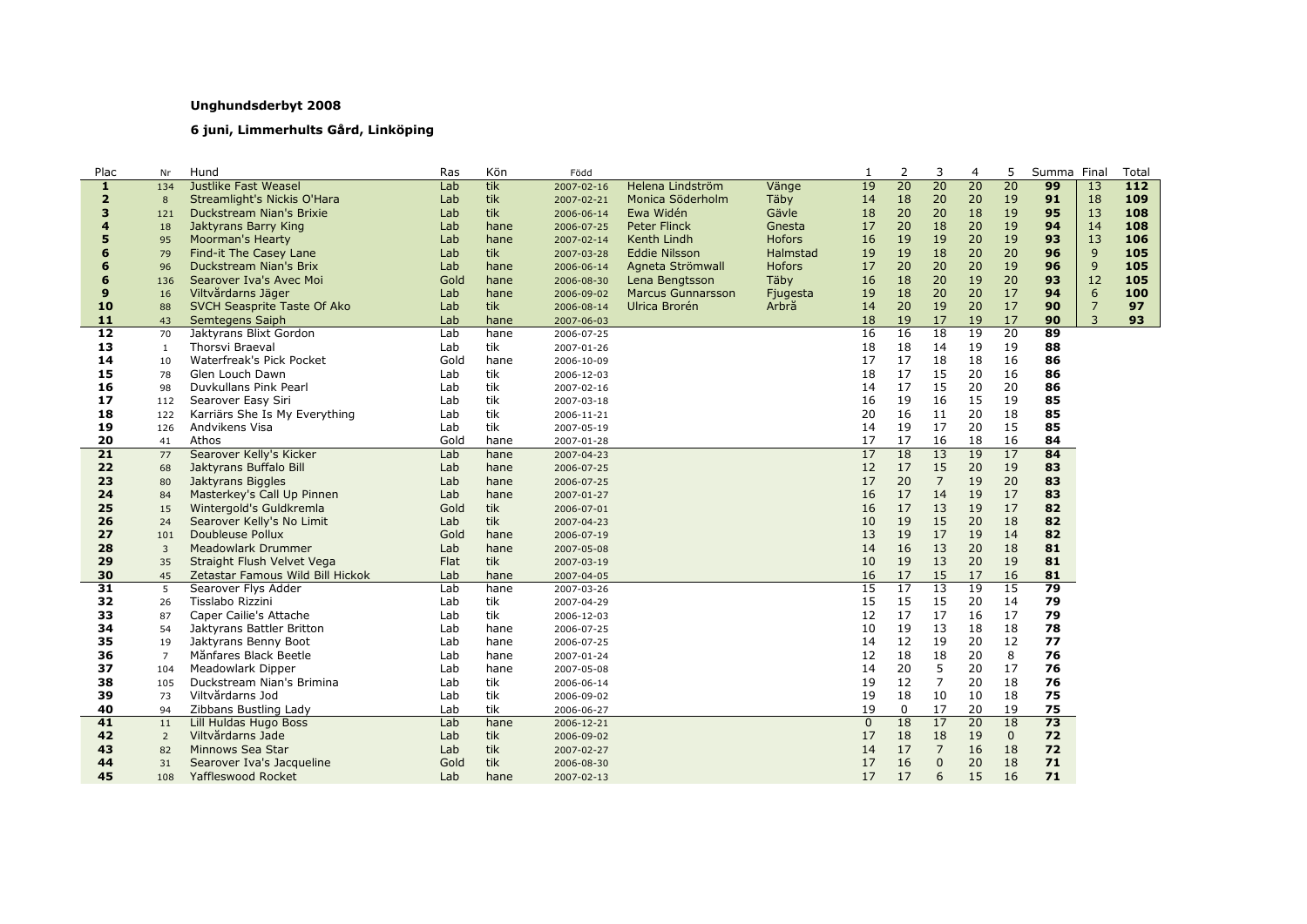| 46              | 124            | Searover Flys Abba                    | Lab         | tik  | 2007-03-26 | 19              | 18          | 18             | $\mathbf 0$     | 16             | 71 |
|-----------------|----------------|---------------------------------------|-------------|------|------------|-----------------|-------------|----------------|-----------------|----------------|----|
| 47              | 71             | Streamlight's Nickis Open Skye        | Lab         | tik  | 2007-02-21 | $\Omega$        | 18          | 15             | 17              | 20             | 70 |
| 48              | 75             | Sjöännens Ulla Morkulla               | Lab         | tik  | 2007-01-30 | 14              | 13          | 14             | 19              | 10             | 70 |
| 49              | 99             | Duvkullans Gimlet                     | Lab         | hane | 2007-02-16 | $\mathbf{0}$    | 20          | 15             | 17              | 17             | 69 |
| 50              | 27             | Thorsvi Blackwood                     | Lab         | tik  | 2007-01-26 | 16              | 18          | $\mathbf 0$    | 14              | 19             | 67 |
| $\overline{51}$ | 34             | Pumpans Sugar Treat                   | Lab         | tik  | 2007-05-02 | 19              | 19          | 14             | $\overline{15}$ | $\mathbf 0$    | 67 |
| 52              | 37             | Rockdove's Amber June                 | Lab         | tik  | 2007-04-14 | 17              | 14          | 12             | 20              | 4              | 67 |
| 53              | 40             | Arwen's Lyckliga Zinus                | Gold        | hane | 2006-08-29 | 17              | 16          | 18             | 16              | $\mathbf 0$    | 67 |
| 54              | 42             | Searover Flys Alight                  | Lab         | tik  | 2007-03-26 | 12              | 18          | 20             | 17              | $\mathbf 0$    | 67 |
| 55              | 25             | Justlike Furious Ferret               | Lab         | tik  | 2007-02-16 | 16              | 14          | $\mathbf 0$    | 18              | 18             | 66 |
| 56              | 57             | Sort Guld Real Zaragoza               | Flat        | hane | 2006-07-20 | 14              | 16          | 3              | 17              | 14             | 64 |
| 57              | 130            | Svarvares Princess Kiss-Cucumber      | Lab         | tik  | 2007-03-09 | 18              | 17          | 13             | 16              | $\mathbf 0$    | 64 |
| 58              | $\overline{4}$ | Streamlight's Nickis Ann's John       | Lab         | hane | 2007-04-20 | 16              | 18          | $\Omega$       | 10              | 19             | 63 |
| 59              | 55             | Sort Guld Estrela Amadora             | Flat        | tik  | 2006-07-20 | 18              | 16          | 14             | 0               | 15             | 63 |
| 60              | 90             | Streamlight's Nickis Ann's Jack Snipe | Lab         | hane | 2007-04-20 | 19              | 15          | 0              | 15              | 12             | 61 |
| 61              | 117            | Roekull Hera                          | Lab         | tik  | 2007-02-20 | 18              | 16          | $\overline{0}$ | $\overline{11}$ | 16             | 61 |
| 62              | 56             | Streamlight's Pearl Sandy             | Lab         | tik  | 2007-07-27 | 15              | 14          | 5              | 14              | 12             | 60 |
| 63              | 29             | Viltvårdarns Koppar                   | Lab         | hane | 2007-02-14 | 16              | 17          | 11             | 15              | $\mathbf{0}$   | 59 |
| 64              | 89             | Sjöännens Rosa Rapphöna               | Lab         | tik  | 2007-01-30 | 13              | $\mathbf 0$ | 16             | 14              | 16             | 59 |
| 65              | 51             | Zetastar Famous Kid Curry             | Lab         | hane | 2007-04-05 | 10              | 17          | 16             | $\mathbf{0}$    | 15             | 58 |
| 66              | 123            | Roekull Helmer                        | Lab         | hane | 2007-02-20 | 19              | 13          | 9              | 17              | $\overline{0}$ | 58 |
| 67              | 12             | Engsboda Celine Dion                  | <b>Flat</b> | tik  | 2007-02-14 | 15              | 14          | 16             | 5               | 6              | 56 |
| 68              | 20             | <b>Meadowlark Dusty</b>               | Lab         | tik  | 2007-05-08 | $\Omega$        | 17          | 19             | 20              | $\overline{0}$ | 56 |
| 69              | 119            | Allicaps Machine-Head                 | Lab         | tik  | 2007-03-01 | 19              | 18          | 18             | $\mathbf{0}$    | $\mathbf{0}$   | 55 |
| 70              | 47             | Engsboda Alexandre Dumas              | Flat        | hane | 2007-02-14 | 15              | 15          | 11             | 13              | $\mathbf{0}$   | 54 |
| 71              | 114            | Sort Guld Racing Santander            | Flat        | hane | 2006-07-20 | 14              | 10          | 5              | 10              | 14             | 53 |
| 72              | 61             | Hayabusa's Runaway Bride              | Curly       | tik  | 2006-10-09 | 12              | 14          | 0              | 18              | 8              | 52 |
| 73              | 50             | Thorsvi Benriach                      | Lab         | hane | 2007-01-26 | $\Omega$        | 14          | 17             | 20              | $\mathbf 0$    | 51 |
| 74              | 58             | Hackihäls Higgins                     | Lab         | hane | 2007-03-13 | $\mathbf 0$     | 17          | 19             | 0               | 15             | 51 |
| 75              | 100            | Comics Jack Sparrow                   | Flat        | hane | 2006-06-15 | 20              | 18          | 13             | $\mathbf 0$     | $\mathbf 0$    | 51 |
| 76              | 102            | Månfares Gabble Gnat                  | Lab         | tik  | 2007-01-24 | 13              | 16          | 8              | 0               | 14             | 51 |
| 77              | 63             | Råhultets Abbot Ale                   | Lab         | hane | 2007-06-16 | $\Omega$        | 17          | 14             | 17              | $\overline{2}$ | 50 |
| 78              | 69             | Glen Louch Dawn                       | Lab         | hane | 2006-08-30 | 15              | $\mathbf 0$ | $\mathbf 0$    | 18              | 17             | 50 |
| 79              | 131            | Wintergold'a Lilla My                 | Gold        | tik  | 2006-08-15 | 18              | 15          | 0              | $\Omega$        | 17             | 50 |
| 80              | 17             | Viltvårdarns Lots                     | Lab         | hane | 2007-08-26 | 15              | 16          | 4              | 14              | 0              | 49 |
| 81              | 62             | <b>Rainstone Monday</b>               | Lab         | tik  | 2007-04-30 | $\overline{12}$ | 16          | $\overline{3}$ | $\overline{0}$  | 17             | 48 |
| 82              | 39             | Björshults Water Strider              | Flat        | hane | 2007-03-03 | $\mathbf{0}$    | 16          | 14             | $\mathbf{0}$    | 17             | 47 |
| 83              | 65             | Streamlight's Nickis Ann's Jason      | Lab         | hane | 2007-04-20 | 8               | 17          | 6              | $\mathbf 0$     | 15             | 46 |
| 84              | 21             | Searover Kelly's All In               | Lab         | tik  | 2007-04-23 | 11              | $\mathbf 0$ | 15             | 19              | $\mathbf{0}$   | 45 |
| 85              | 74             | Coola-Kristall                        | <b>Flat</b> | hane | 2006-06-07 | $\mathbf{0}$    | 13          | 3              | 12              | 17             | 45 |
| 86              | 48             | <b>Cosmic Cover's Mic Missis</b>      | Flat        | tik  | 2006-08-23 | 10              | 19          | 15             | $\Omega$        | $\mathbf{0}$   | 44 |
| 87              | 22             | Searover Flys Amber                   | Lab         | tik  | 2007-03-26 | $\Omega$        | 13          | 8              | 10              | 12             | 43 |
| 88              | 30             | Atomos Smak På Livet                  | Flat        | hane | 2006-07-05 | 15              | 16          | 0              | 10              | $\mathbf 0$    | 41 |
| 89              | 110            | Mandylike's Porsche                   | Lab         | hane | 2007-04-29 | $\mathbf 0$     | 18          | $\overline{4}$ | 19              | $\Omega$       | 41 |
| 90              | 76             | Sjöännens Anders And                  | Lab         | hane | 2007-01-30 | 13              | 5           | $\mathbf{0}$   | 17              | $\overline{4}$ | 39 |